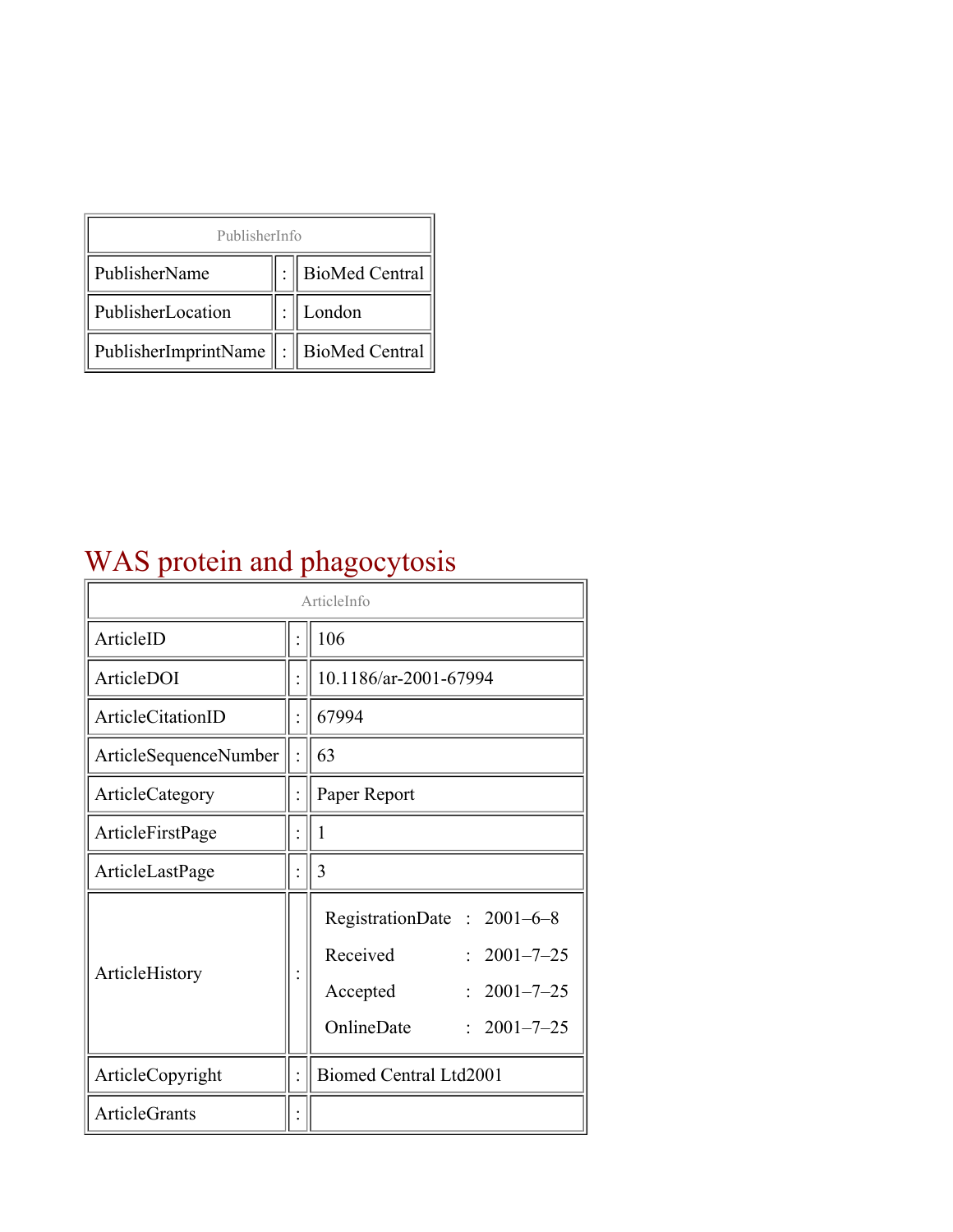ArticleContext : 130753311

#### Sylvie Fournel, Affl

Aff1 CNRS, Strasbourg, France

Keywords

Apoptosis, phagocytosis, WASp

#### Context

Clearance of apoptotic cells by macrophages is an important physiological phenomenon as it provides a mechanism for eliminating apoptotic bodies without inducing inflammation. The inhibition of this clearance has been described as an initiator of lupus disease. Wiskott-Aldrich syndrome (WAS) protein (WASp) is expressed on hematopoietic cells that are able to transduce signals from membrane receptors to the actin cytoskeleton. This molecule is implicated in actin relocalization during IgG-mediated phagocytosis. To investigate this further, the authors have studied phagocytosis of apoptotic cells in WASp-deficient mice.

## Significant findings

As for IgG-opsonized targets, ingestion of apoptotic cells was impaired in WASp-deficient macrophages in vitro and remained significantly below levels achieved by normal macrophages after 120 min. While the binding of apoptotic cells to macrophages remained similar, engulfment was inhibited. Similar to the results from in vitro studies, phagocytosis of apoptotic cells in vivo was clearly decreased in WASp-deficient mice when compared to that in normal mice.

#### **Comments**

A role for WASp in phagocytosis and more precisely in apoptotic cell clearance provides new insights into understanding the susceptibility of WAS patients to autoimmune disease (~40% of WAS patients develop autoimmune disease). Moreover, further studies of the WASp gene, analysis of WASp